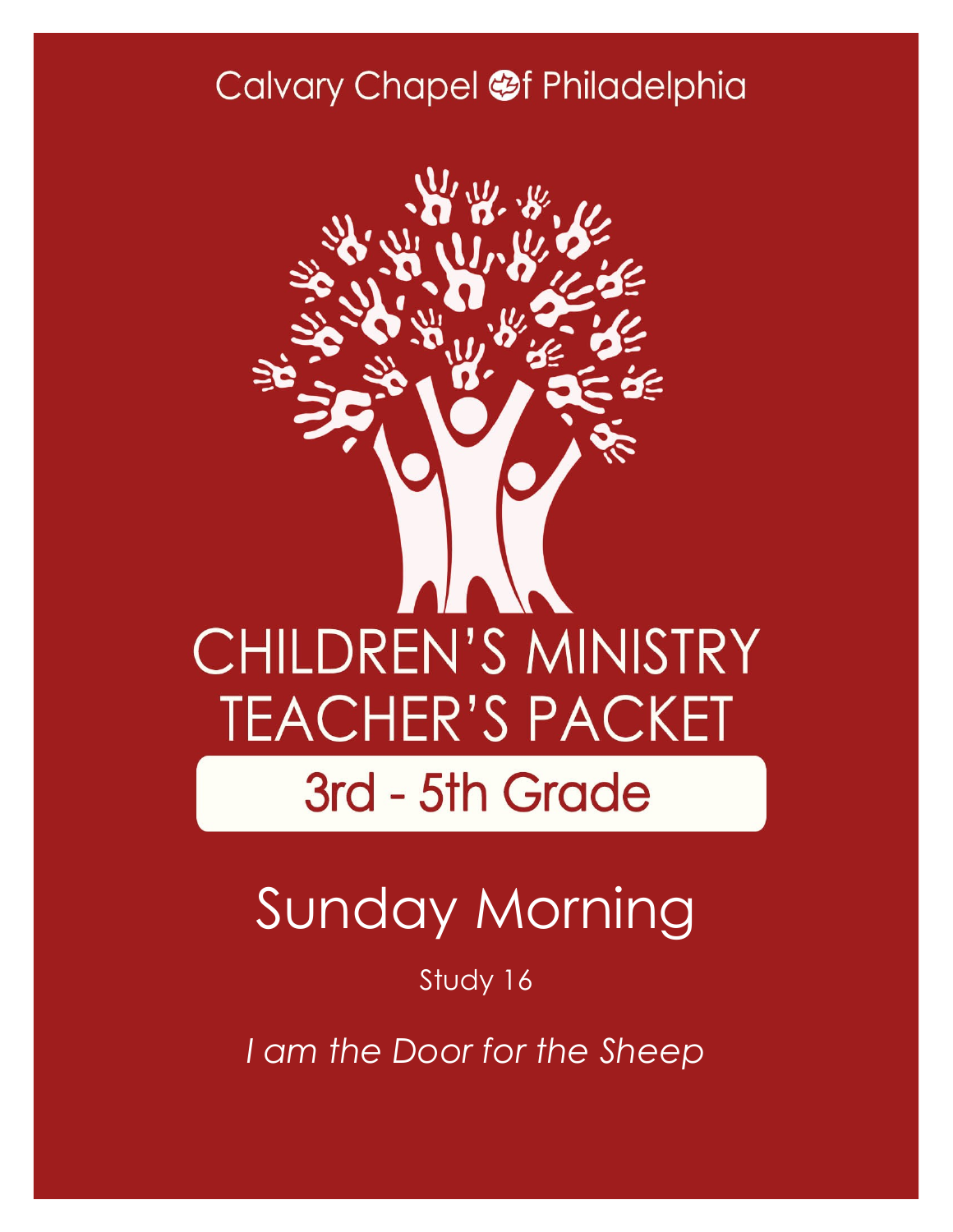#### The Door for the Sheep

The Objective is the key concept for this week's lesson. It should be the main focus of the study.

These are the key verses that you will find helpful in teaching your study this week. The "Main passage" is the basis of the study, where the other verses support the objective of the lesson.

There is a memory verse for the students that relates to every study. If a student can memorize the verse for the following week you may give them a prize from the "reward box" found on your cart.

An introductory activity or question that will settle the class, draw their attention to the study and prepare their hearts for God's Word.

**Objective To highlight the difference between the goals of Christ and the goals of the world. Christ wants us to have abundant life, the world wants to kill, steal and destroy.**

#### **Key Verses**

John 10:1-10—Main Teaching Passage Hebrews 11:6 Luke 13:3 1 Peter 5:4 1 Peter 5:8

#### **Memory Verse** - John 16:33

"I have told you these things, so that in me you may have peace. In this world you will have trouble. But take heart! I have overcome the world."

### **Hook**

Review last weeks memory verse: Proverbs 3:5-6

Ask the class, "If two people were asking you to do something, who would you be more likely to obey, a thief or a police officer? What about your teacher at school or the school bully?"

(Hopefully they answer that they would be more like to obey the police officer and the teacher, not the criminal or the bully.)

Ask, "Why?" The police officer and the teacher want to protect you and help you. The thief and the bully want to do you harm.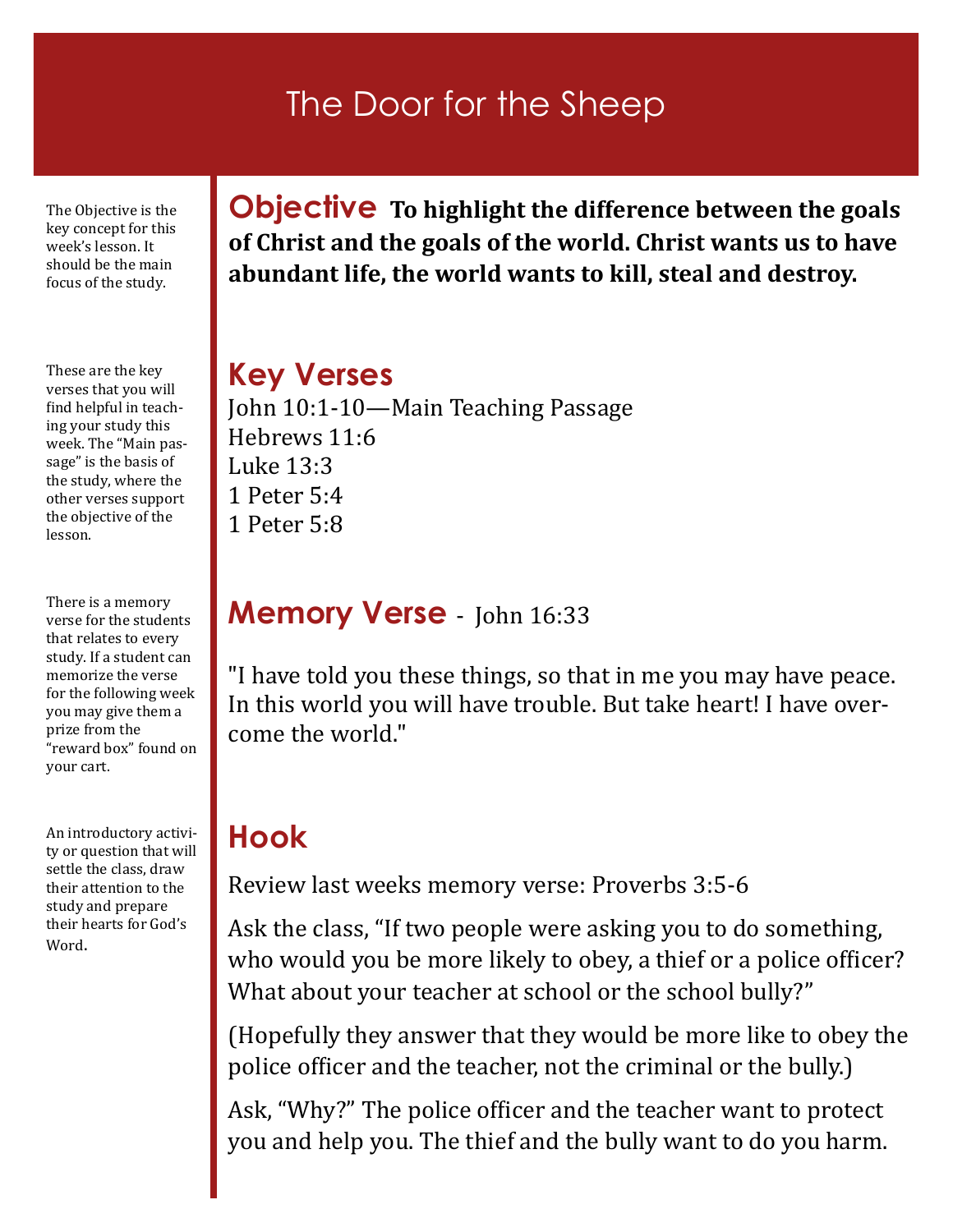What does the Bible say? This is where we will read a passage or series of passages that teach on the subject of the day.

# BOOK

The statement "I am the door," found in [John 10:7,](http://biblia.com/bible/esv/John%2010.7) is the third of seven "I am" declarations of Jesus recorded only in John's Gospel. These "I am" proclamations point to His unique, divine identity and purpose. In this "I am" statement, Jesus colorfully points out for us the exclusive nature of salvation by saying that He is "the door," not "a door." Furthermore, Jesus is not only our Shepherd who leads us into the "sheepfold," but He is the *only* door by which we may enter and be saved [\(John 10:9\).](http://biblia.com/bible/esv/John%2010.9) Jesus is the only means we have of receiving eternal life ([John](http://biblia.com/bible/esv/John%203.16)  [3:16\)](http://biblia.com/bible/esv/John%203.16). There is no other way.

To get a clear picture of Jesus' meaning in this statement, it is helpful to understand a little of that ancient culture, especially of sheep and shepherding. Of all domesticated animals, sheep are the most helpless. Sheep will spend their entire day grazing, wandering from place to place, never looking up. As a result, they often become lost. But sheep have no "homing instinct" as other animals do. They are totally incapable of finding their way to the sheepfold, even when it is in plain sight. By nature, sheep are followers. If the lead sheep steps off a cliff, the others will follow.

There were two kinds of sheepfolds or pens. One kind was a public sheepfold found in the cities and villages. It would be large enough to hold several flocks of sheep. This sheep pen would be in the care of a porter or doorkeeper, whose duty it was to guard the door to the sheep pen during the night and to admit the shepherds in the morning. The shepherds would call their sheep, each of which knew its own shepherd's voice, and would lead them out to pasture.

The second kind of sheep pen was in the countryside, where the shepherds would keep their flocks in good weather. This type of sheep pen was nothing more than a rough circle of rocks piled into a wall with a small open space to enter. Through it the shepherd would drive the sheep at nightfall. Since there was no gate to close—just an opening—the shepherd would keep the sheep in and wild animals out by lying across the opening. He would sleep there, in this case literally becoming the door to the sheep.

In this context, Jesus is telling us that He is not only the shepherd of the sheep, but also the door of the sheep. In doing so, He is vividly contrasting Himself with that of the religious leaders of His time, whom He describes as "thieves and robbers" (John 10:8). When Jesus says, "I am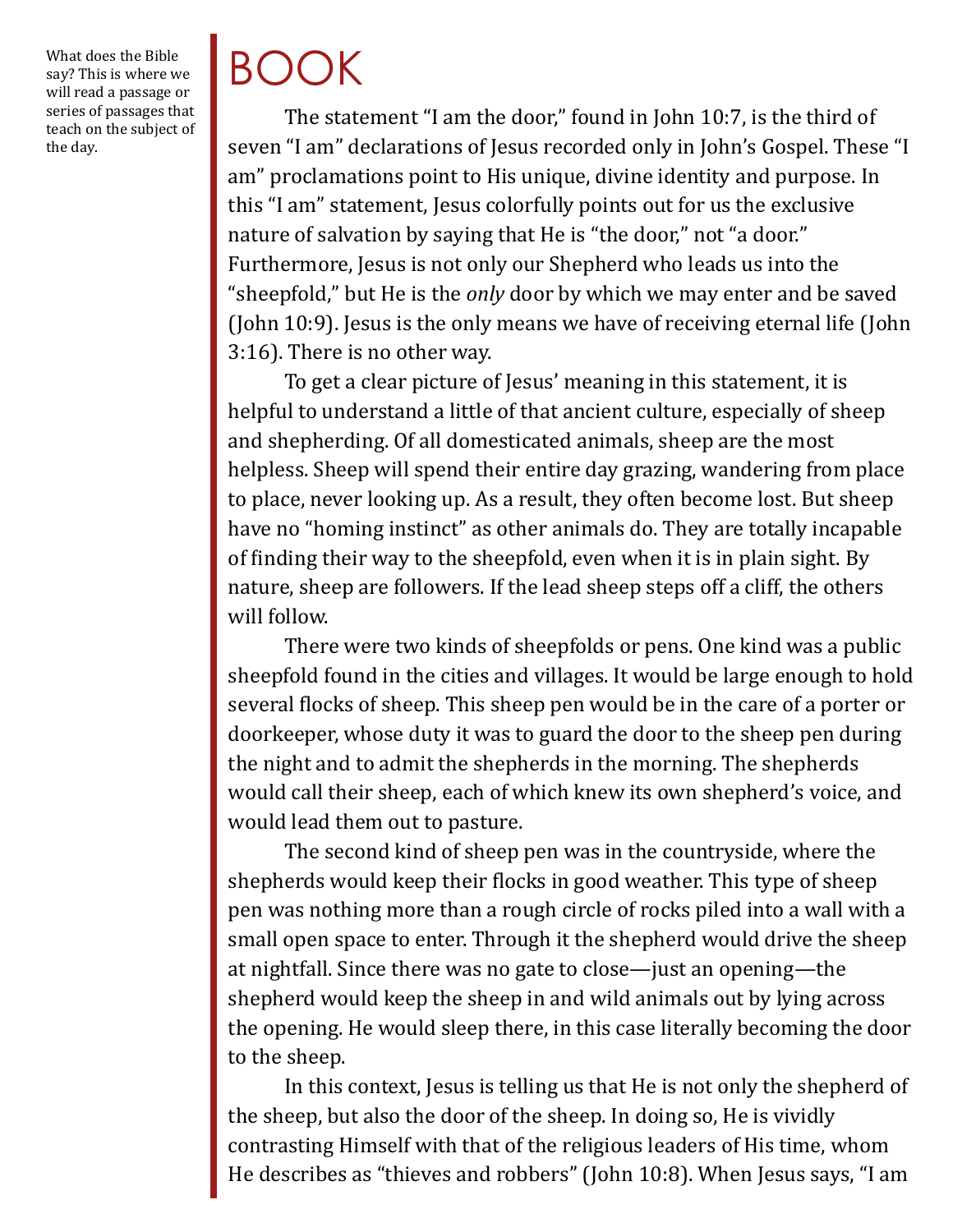### BOOK (Continued)

the door," He is reiterating the fact that only through Him is salvation possible. This is far-removed from the ecumenical teachings popular in today's liberal religious circles. Jesus makes it clear that any religious leader who offers salvation according to anything other than the teachings of Christ is a "thief" and a "robber."

One who believes the gospel (Hebrews 11:6) and repents of sin (Luke 13:3) is assured of being in "the fold" and of having entered by "the door." As followers of Christ, Jesus is both our Shepherd and the Door to the sheepfold who provides for all our needs. Knowing that the world is full of predators whose sole intent is to destroy us (1 Peter 5:8), we are always under His protection. More importantly, we are fully confident that when the Chief Shepherd appears, we will receive the crown of glory that does not fade away" (1 Peter 5:4).

LOOK

John 10 puts two very real people before us. The first is Christ, described as the Door through which we enter to find abundant life, peace, and pasture. The second is the thief, who ambushes us, sneaking over walls and prowling around trying to "kill, steal and destroy" us. Just as in our opening question, the answer to who we should listen to should be obvious. We of course should listen to Christ and ignore the thief. Why would anybody deal with a thief, who wants to do them harm, when they could be with Christ who wants to bring life, salvation, safety, and peace?

John 10 calls us sheep. This is not a compliment. Sheep are some of the silliest animals in the world. Sheep need someone to care for them and protect them, and so do we. The passage that we read says, "When he brings out his own sheep, he goes before them; and the sheep follow him, for they know his voice." Do you know Christ's voice? Do you follow Him when He calls to you, or do you listen to the thief who is trying to lead you astray?" In so many ways, we get in the most trouble when we listen to the wrong voice and ignore what we know to be right and true. John 10 says that sheep know their master's voice. How can we know Jesus voice? Through the only words He has given us, the Bible. All year, we have been providing you with a memory verse every week. We aren't doing that because we need to fill up 10 minutes in our Bible class. We aren't giving you Bible verses to memorize because we like giving you homework. We are giving you Bible verses to memorize because we want you to know Jesus' voice and follow Him when He speaks to you through His Word.

The interpretation/ exegesis of the passage. What does this passage mean? How does this passage apply to my life?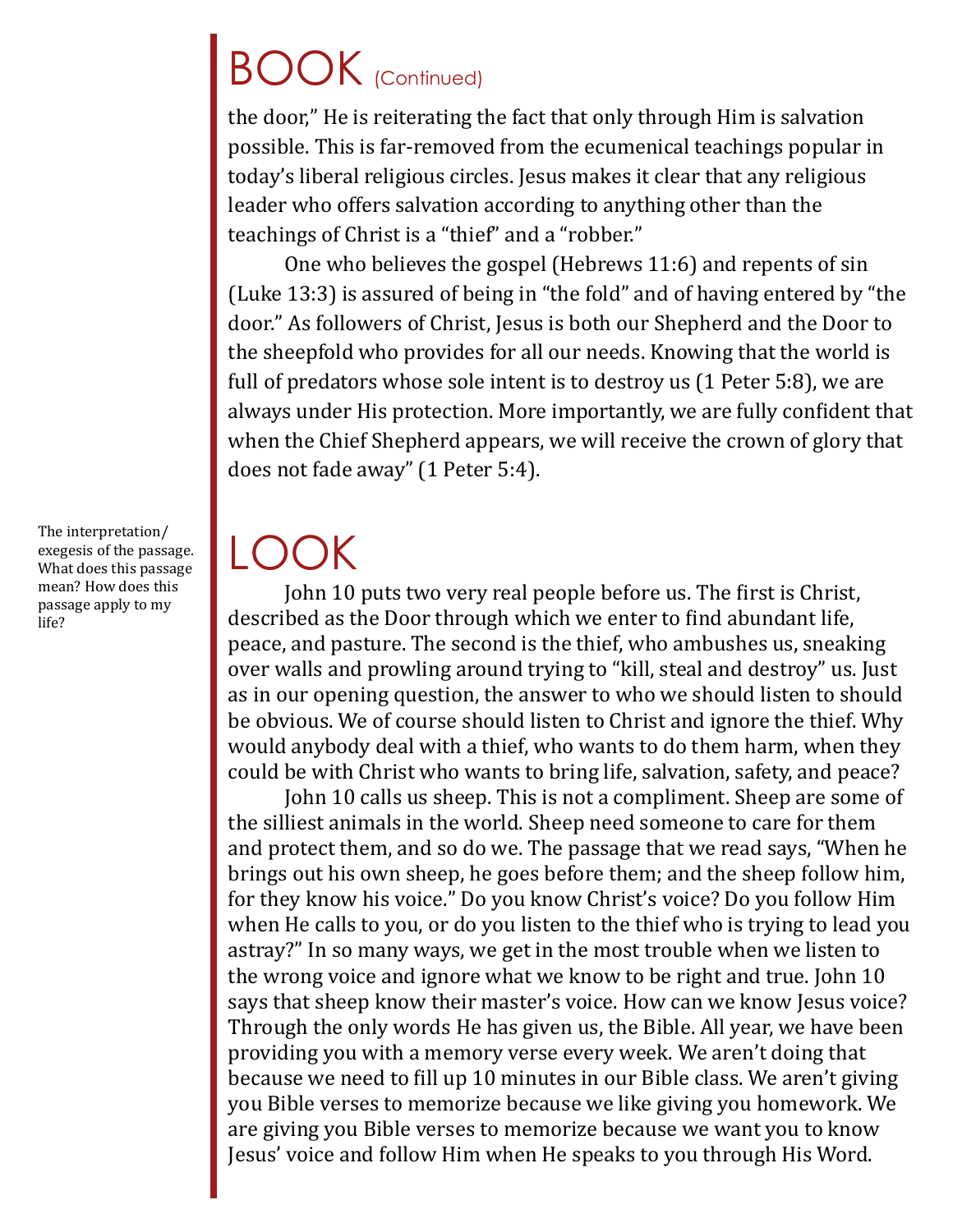# LOOK (Continued)

\*Hand out the list of Bible verses we have memorized so far this year. This will be provided for each class room\*

Look at the verses that we have given you guys. Are these verses that give you life, like Jesus promised, or do they kill, steal, and destroy? It is so very important that all believers of Christ read His Word daily. The Bible says that we do not live by bread alone, but by every word that comes from God. Reading His Word prepares us to live for Christ and helps us to make decisions every single day.

The world tells us things that are hurtful and wicked 24 hours a day, 7 days a week. It talks to us through music and movies, TV and video games, even through books and magazines. We have to ask ourselves the question, who are we going to listen to? Are we going to follow Jesus and be people of salvation, life, and peace? Or are we going to follow the thief and be people who gossip and lie, cheat and steal, kill and destroy? Jesus promised us that if we enter through Him, we will have salvation and safe pasture. If when you look at your life, you see one foot in Jesus and one foot in the world, please know Jesus is calling you to come in to the sheepfold, and He wants all of you: your thoughts, your attitude, and your actions.

What is my response to this passage of Scripture? How should my life change according to what this passage teaches me? What are the practical things I can do throughout the week to make this true in my life?

### TOOK

As a class, memorize John 16:33.

**Pray:** Ask the Lord to help you to read and remember His Word. Thank Him that He speaks to us through His Word, ask Him to help us to hear and obey. Praise Him that in Him we can have life and have it to the fullest.

**Parent Question:** How has the Bible helped you make decisions in your life?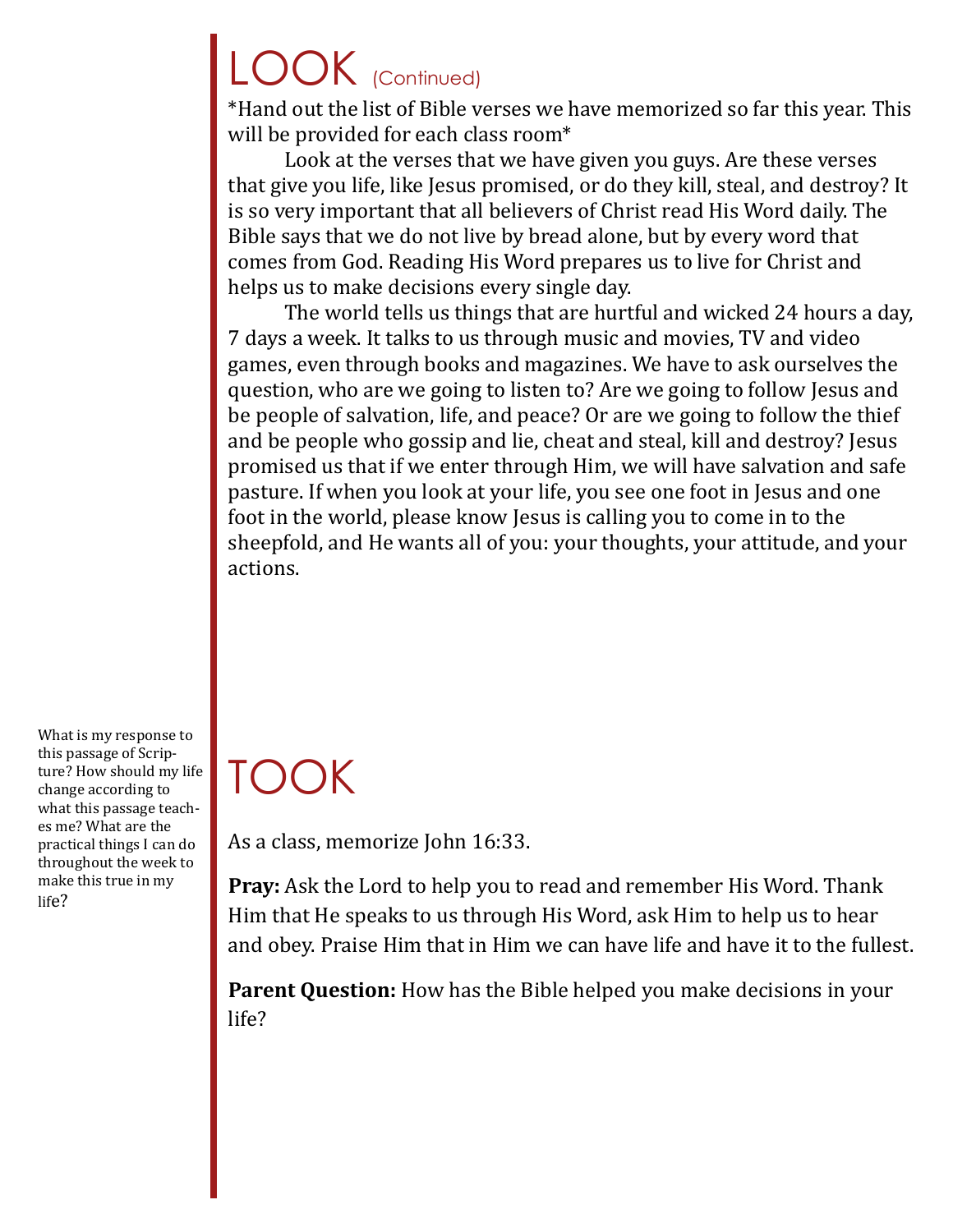# FURTHER STUDY

#### **Commentary on John 10 by David Guzik**

#### *John 10 - The Good Shepherd*

A. Contrast between the Good Shepherd and the false shepherds of Israel.

1. (1-2) Jesus is the true, legitimate shepherd, who enters in the way that is proper and prepared (by Old Testament prophecies).

"Most assuredly, I say to you, he who does not enter the sheepfold by the door, but climbs up some other way, the same is a thief and a robber. But he who enters by the door is the shepherd of the sheep."

a. **A thief and a robber**: The Pharisees have shown that they are ungodly leaders of Israel by their excommunication of the man born blind. They avoided the proper entry to the kingdom of God (**some other way**), therefore they are suspect.

b. **He who enters by the door is the shepherd of the sheep**: **Shepherd** was a common Old Testament picture of a leader of God's people, whether good or bad (Isaiah 56:11, Jeremiah 31:5).

2. (3-6) The sheep and their shepherd.

"To him the doorkeeper opens, and the sheep hear his voice; and he calls his own sheep by name and leads them out. And when he brings out his own sheep, he goes before them; and the sheep follow him, for they know his voice. Yet they will by no means follow a stranger, but will flee from him, for they do not know the voice of strangers." Jesus used this illustration, but they did not understand the things which He spoke to them.

a. **To him the doorkeeper opens**: In towns, sheep from many flocks were kept for the night in a common sheepfold, overseen by one "**doorkeeper**" who regulated which shepherds brought and took which sheep.

b. **He calls his own sheep by name and leads them out**: The shepherd calls the **sheep by name**, showing that the shepherd has a personal connection with the sheep. The shepherd **leads them**, instead of driving them, showing His loving care for the sheep.

c. **For they know his voice**: In the common sheepfolds of ancient times, the shepherd merely gave his distinctive call and his sheep came out from the others, following him out of the sheepfold. Sheep are experts at discerning their shepherd's **voice**.

i. During World War I, some Turkish soldiers tried to steal a flock of sheep from a hillside near Jerusalem. The shepherd, who had been sleeping, awoke to find his flock being driven off. He couldn't recapture them by force, so he called out to his flock with his distinctive call. The sheep listened, and returned to their rightful